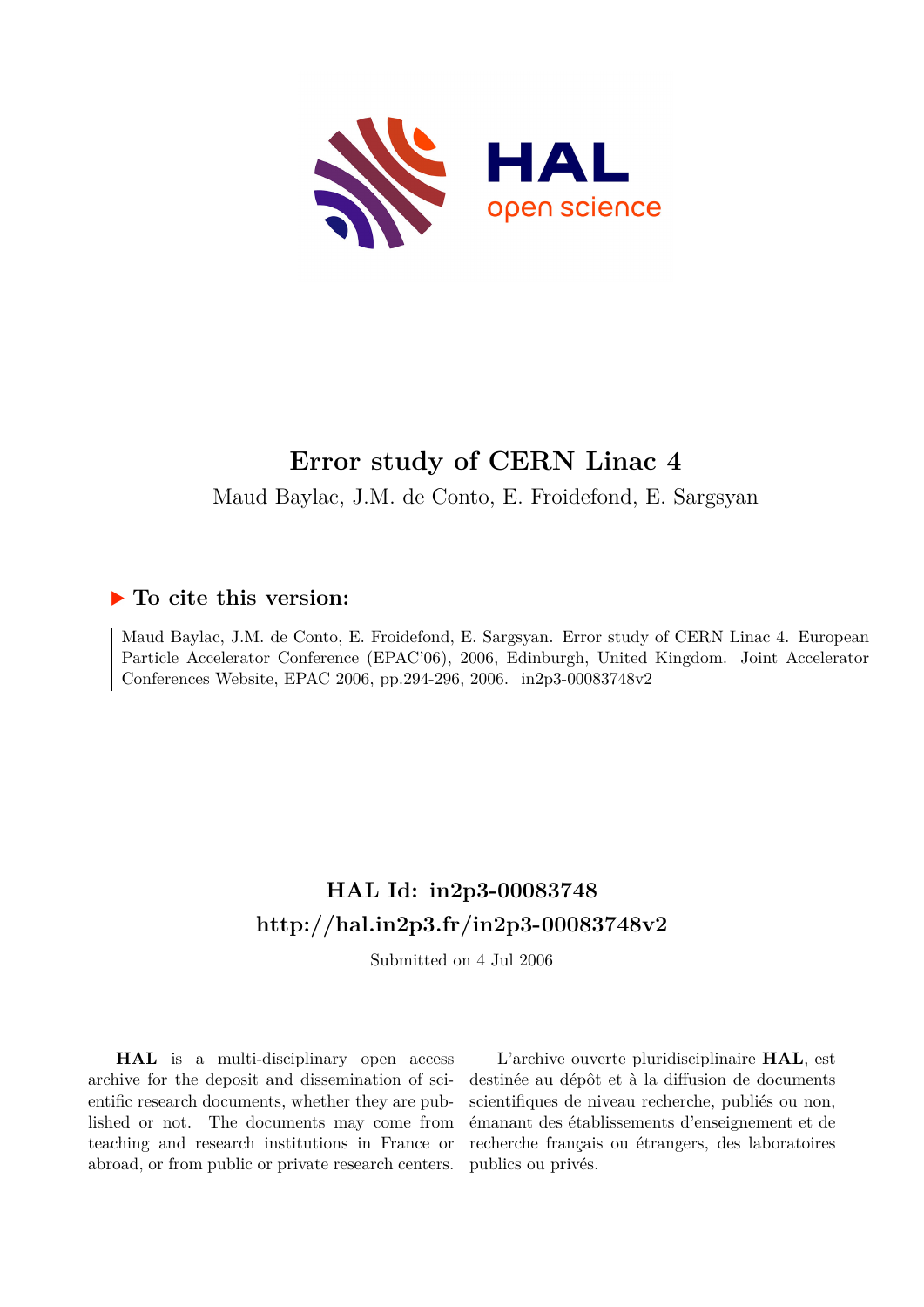## **ERROR STUDY OF CERN LINAC 4**

M. Baylac\*, JM de Conto, E. Froidefond, LPSC (CNRS/IN2P3-UJF-INPG), Grenoble, France,

E. Sargsyan, CERN, Geneva, Switzerland

## *Abstract*

LINAC 4 is a normal conducting H- structure proposed to intensify the proton flux currently available for the CERN accelerator chain. This linac is designed to accelerate a 65 mA beam up to 160 MeV to be injected into the CERN Proton Synchroton Booster. The acceleration is performed up to 3 MeV by a Radio-Frequency Quadrupole resonating at 352 MHz followed by a series of two drift tube systems (conventional Alvarez and Cell Coupled Drift Tube Linac) boosting the beam up to 90 MeV at 352 MHz and finished by a Side Coupled Linac at 704 MHz. Beam dynamics was studied and optimized performing end-to-end simulations. Robustness of this design was verified by modelling machine errors. This paper presents the results of this error study.

## **LINAC 4 LAYOUT**

In the initial stage, LINAC 4 will be used as an injector to the PS Booster providing 40 mA average current of Hat 160 MeV with 0.08% duty cycle (d.c.). It is also conceived and designed as the normal conducting frontend of a 3.5 GeV superconducting proton linac with an average power 4-5 MW [1]. With such high beam power involved, beam quality must be controlled with extreme care to avoid activation and ensure hands-on operation. Although SPL d.c. will be 3-4%, the machine is designed for a 15% d.c.

LINAC 4 starts with a RF source, generating an H beam at 95 keV. The first RF acceleration is done in a Radio-Frequency Quadrupole (the IPHI RFQ built at Saclay [2]). This 6 m long RFQ operating at 352 MHz brings the beam up to 3 MeV where it reaches the chopper line. A chopper is placed at 3 MeV to remove micro-bunches on the RF scale and rematch the beam to the following accelerating systems. The beam is then boosted to 40 MeV by a conventional Alvarez-type Drift Tube Linac (DTL) resonating at 352 MHz. The 13.4 m long DTL consists of 3 tanks and is fed by 5 klystrons. Beam focusing is performed in 82 cells with Permanent Magnet Quadrupoles. Further acceleration to 90 MeV is reached through a Cell-Coupled DTL at 352 MHz. The CCDTL consists of 72 cells powered by 8 klystrons. Electromagnetic Quadrupoles between the 24 tanks provide focusing. The final boost to 160 MeV is achieved via a Side Coupled Linac equipped with 20 Electromagnetic Quadrupoles, which resonates at 704 MHz. The SCL is made of 220 cells and is powered by 4

\*Corresponding author: baylac@lpsc.in2p3.fr

\_\_\_\_\_\_\_\_\_\_\_\_\_\_\_\_\_\_\_\_\_\_\_\_\_\_\_\_\_\_\_\_\_\_\_\_\_\_\_\_\_\_\_\_

klystrons. Beam dynamics was studied and the design was finalised based on end-to-end simulations [3].

#### **ERROR STUDY**

#### *Strategy*

The error study is performed on the 75 m long section of LINAC 4 including the DTL, the CCDTL and the SCL (see figure 1). The goal of this work is two-fold: define the manufacturing tolerances of the DTL, to be built in 2006, and examine the robustness of the LINAC 4 design as a whole. The RFQ tolerances have already been decided upon and the RFQ is now being built. The beam emittance used at the input of the DTL accounts for the RFQ output including errors. No correction scheme has been implemented.

This analysis is done in two stages. First, the sensitivity of the structure to one single error is determined in order to evaluate the individual contribution and fix an acceptable limit on each type of error. Then, all errors are combined simultaneously to verify the set of tolerances determined previously and estimate the overall degradation of the beam properties.

Simulations are performed with the Saclay code TraceWin [4]. Using its error module, we simulate alignment, focusing and RF errors, as follows:

- Quadrupole translations (transverse only,  $\delta_x$ ,  $\delta_y$ ) and rotations  $(\phi_x, \phi_y, \phi_z)$ ,
- Quadrupole gradient  $(\Delta G/G)$ ,
- $\bullet~$  Gap field  $(\Delta E_{\text{gap}}/~E_{\text{gap}})$  ,
- Klystron field and phase ( $\Delta E_{klys}/E_{klys}$ ,  $\phi_{klys}$ ).



Figure 1: Beam envelope (5 RMS) through LINAC 4 DTL, CCDTL and SCL in x (top) and y (bottom).

Each error is applied on all linac cells. For each cell, the amplitude of the error is generated randomly and uniformly within a given range [-max, +max]. The relative emittance increase  $\Delta \varepsilon$ , in each run is expressed with respect to the nominal case, *ie* the case where beam is transported through the ideal linac without errors:

$$
\Delta \varepsilon = \frac{\delta \varepsilon_{err} - \delta \varepsilon_{nom}}{\delta \varepsilon_{nom}}
$$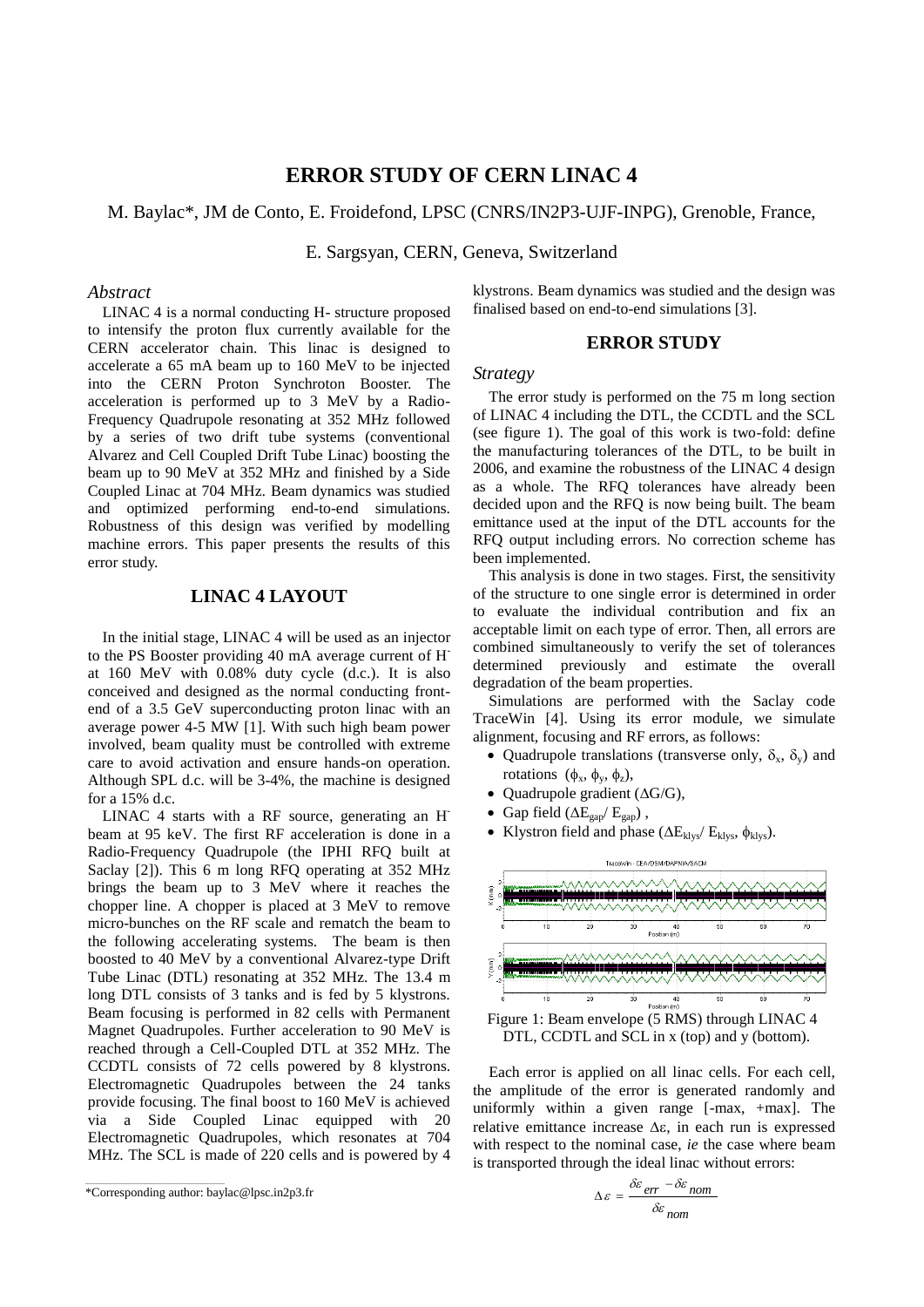where  $\delta \varepsilon_{\text{err}}$  and  $\delta \varepsilon_{\text{nom}}$  are the emittance growth of the beam through the structure with and without errors. The natural transverse emittance growth in the nominal case  $\delta \epsilon_{\text{nom}}$  is ~9%. Each error simulation consists of 1000 runs. Beam loss and emittance growth are statistically averaged over the 1000 runs.

#### *Inputs*

At the entrance of the DTL, the beam has an energy of 3 MeV and its normalized RMS emittance is estimated to be  $\epsilon_x = \epsilon_y = 0.28$   $\pi$ .mm.mrad and  $\epsilon_z = 0.43$   $\pi$ .mm.mrad. While the average current after chopping is 40 mA, the average current over the RF pulse is 65 mA and this is the intensity used in the error study simulations as it is the meaningful value for space charge effects. A Gaussian distribution with  $5.10<sup>4</sup>$  macro-particles per bunch is modelled in the first stage of this work. This number is increased to  $10^6$  particles per bunch for the global simulations. Space charge interaction is calculated via the 3 dimensional PICNIC routine [5] with a 7x7 mesh, which is a good compromise between accuracy and calculation time.

#### *Individual sensitivities*

Figure 2 displays the statistical distribution of the calculated horizontal emittance increase with respect to the nominal case when all quadrupoles of the linac are shifted along the x direction by a random distance within [-0.1mm; +0.1mm]. For each of the nine types of errors defined above, we perform simulations while varying the maximum allowed amplitude of the error. This aims to determine the amplitude of each error minimizing beam degradation (no beam loss). As an example, figure 3 displays the average emittance increase with respect to the nominal case, if a random roll angle of varying maximum amplitude is applied to all the quadrupoles of the DTL. In this case, the generated emittance growth, similar along both transverse directions, rises quadratically with the roll angle. This behaviour is confirmed by independent theoretical calculations.



and RMS of the relative emittance growth with respect to the nominal case, as well as the probability for  $\Delta \varepsilon$  to be less than 1% or less than 5% in each simulation. Results are symmetric in x and y, such that for example,  $\Delta \epsilon_y \sim 4\%$ for  $\delta_v \pm 0.1$  mm. No loss is detected within the quoted amplitudes.



 are applied to all DTL quadrupoles as a function of the Figure 3: emittance growth when longitudinal rotations maximum rotation amplitude (plotted for 45 mA). Superposed is a quadratic fit.

|                                        | 01101 til vikit v                                       |                                                  |                                                       |
|----------------------------------------|---------------------------------------------------------|--------------------------------------------------|-------------------------------------------------------|
| Error type,                            | $\langle \Delta \varepsilon_{x} \rangle \pm \text{RMS}$ | $\langle \Delta \varepsilon_{v} \rangle \pm RMS$ | $\langle \Delta \varepsilon_z \rangle \pm \text{RMS}$ |
| amplitude                              | probabilities                                           | probabilities                                    | probabilities                                         |
| $\delta_{\rm v}$                       | $4.1 \pm 3.1$                                           | $1.1 \pm 0.6$                                    | $3.9 \pm 2.7$                                         |
| $\pm$ 0.1 mm                           | $\leq 1\%$ : 10.1                                       | $< 1\%$ : 55.6                                   | $< 1\%$ : 7.8                                         |
|                                        | $< 5\%$ : 70.2                                          | $< 5\%$ : 99.8                                   | $< 5\%$ : 73.9                                        |
| $\phi_{\rm x}$                         | $0.0 \pm 0.1$                                           | $0.0 \pm 0.1$                                    | $0.0 \pm 0.1$                                         |
| $\pm$ 0.5 deg                          | $\leq 1\%$ : 100                                        | $\leq 1\%$ : 100                                 | $\leq 1\%$ : 100                                      |
|                                        | $\leq 5\%$ : 100                                        | $\leq 5\%$ : 100                                 | $\leq 5\%$ : 100                                      |
| $\phi_z$                               | $1.3 \pm 1.3$                                           | $1.7 \pm 1.0$                                    | $0.1 \pm 0.1$                                         |
| $\pm$ 0.2 deg                          | $< 1\%$ : 53.1                                          | $< 1\%$ : 22.9                                   | $\leq 1\%$ : 100                                      |
|                                        | $<$ 5%: 98.4                                            | $< 5\%$ : 98.7                                   | $\leq 5\%$ : 100                                      |
| $\Delta G/G$                           | $0.5 \pm 0.7$                                           | $1.2 \pm 1.0$                                    | $0.1 \pm 0.2$                                         |
| $\pm 0.5\%$                            | $< 1\%$ : 81.8                                          | $< 1\%$ : 49.5                                   | $< 1\%$ : 99.8                                        |
|                                        | $< 5\%$ : 99.8                                          | $< 5\%$ : 99.0                                   | $< 5\%$ : 100                                         |
| $\Delta E_{\text{gap}}/E_{\text{gap}}$ | $0.4 \pm 0.7$                                           | $0.6 \pm 1.1$                                    | $0.5 \pm 1.3$                                         |
| $±1\%$                                 | $< 1\%$ : 79.8                                          | $< 1\%$ : 68.4                                   | $< 1\%$ : 67.4                                        |
|                                        | $< 5\% : 99.9$                                          | $< 5\% : 99.3$                                   | $< 5\% : 99.7$                                        |
| $\Delta E_{\rm klys}$                  | $1.9 \pm 2.0$                                           | $2.3 \pm 2.8$                                    | $3.5 \pm 5.0$                                         |
| $E_{\text{klys}}$                      | $< 1\%$ : 39.6                                          | $< 1\%$ : 43.3                                   | $< 1\%$ : 32.1                                        |
| $±1\%$                                 | $< 5\% : 92.4$                                          | $< 5\% : 84.4$                                   | $< 5\% : 75.4$                                        |
| $\phi_{\rm klys}$                      | $1.4 \pm 1.4$                                           | $1.8 \pm 2.0$                                    | $3.0 \pm 3.6$                                         |
| $\pm$ 1 deg                            | $< 1\%$ : 43.9                                          | $< 1\%$ : 41.2                                   | $< 1\%$ : 31.9                                        |
|                                        | $< 5\% : 97.6$                                          | $< 5\% : 91.9$                                   | $< 5\% : 78.7$                                        |
|                                        |                                                         |                                                  |                                                       |

Table 1: sensitivities of the linac to errors

## **RESULTS**

#### *DTL tolerances*

Discussions with RF and alignment experts along the study ensured that the tolerances obtained via simulations are achievable. Table 1 presents for all errors, the average

quadrupoles are randomly shifted along x within  $\pm 0.1$ mm.

### After determining independently what seems to be an acceptable upper bound for each type of error, we verify their validity and estimate the total degradation of the